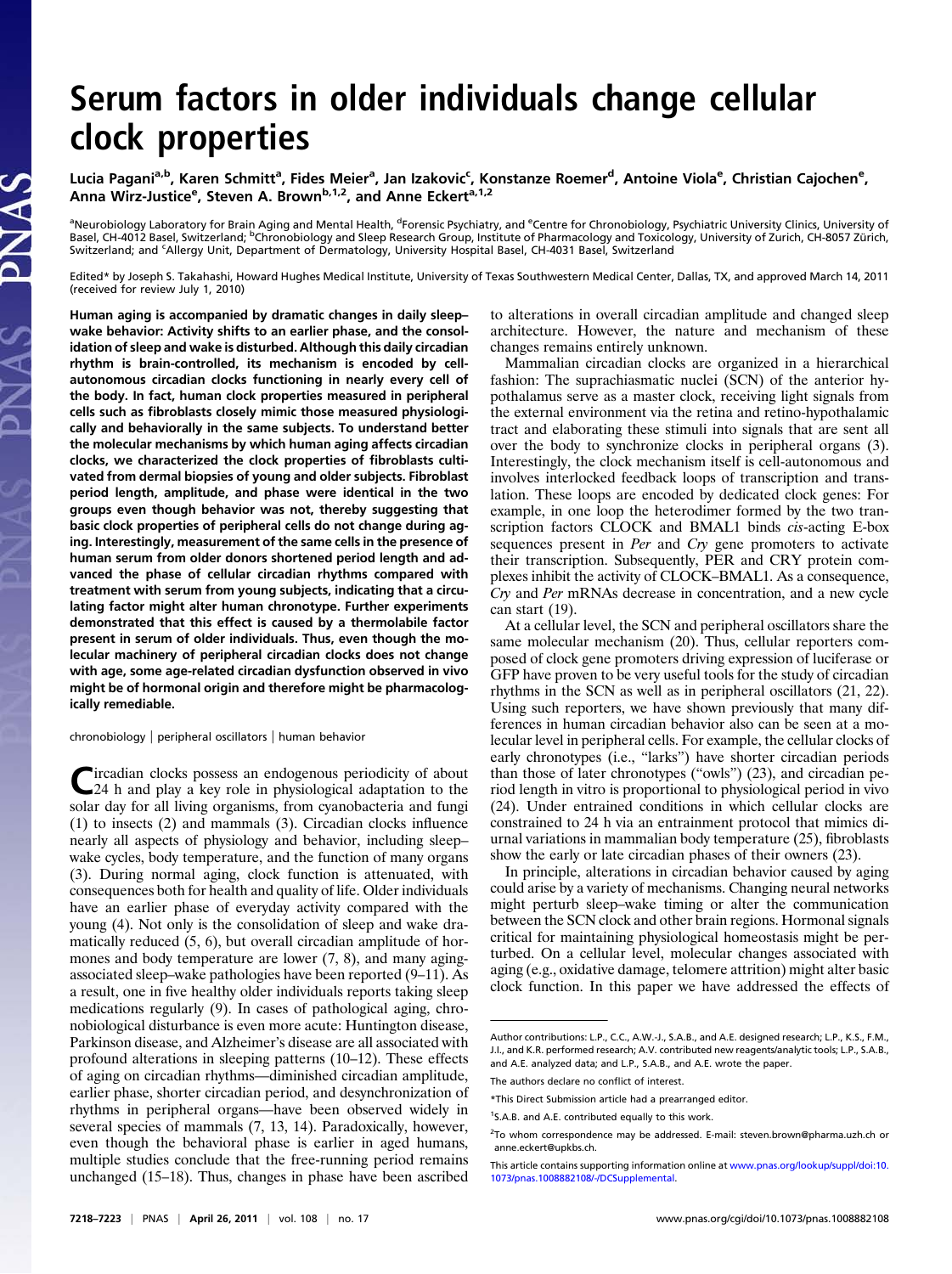aging on molecular circadian clock properties using a fibroblastbased assay. Our results are consistent with the hypothesis that the molecular machinery of circadian rhythms in peripheral oscillators is not altered by age but that molecules present in serum might be responsible for some of the circadian changes that occur in the elderly.

## Results

Aging Changes Human Circadian Behavior in Vivo but Does Not Alter Fibroblast Circadian Clocks in Vitro. To try to understand the molecular changes that might underlie modifications in daily behavior in elderly individuals, we characterized the circadian rhythms of dermal skin fibroblasts obtained from young and older donors. Subjects were recruited based on age but also were asked to give information about daytime preference (their preferred waking time and bedtime both on workdays and during leisure) by completing the Munich Chronotype Questionnaire (MCTQ) (26). The 18 young and 18 older sex-matched subjects participating in our study are summarized in [Table S1](http://www.pnas.org/lookup/suppl/doi:10.1073/pnas.1008882108/-/DCSupplemental/pnas.201008882SI.pdf?targetid=nameddest=ST1) and are described individually in [Table S2](http://www.pnas.org/lookup/suppl/doi:10.1073/pnas.1008882108/-/DCSupplemental/pnas.201008882SI.pdf?targetid=nameddest=ST2).

From the completed MCTQ, older subjects in our study displayed a significantly earlier sleep phase compared with young subjects (Fig.1A; unpaired t test;  $P < 0.01$ ). This difference reflected well the epidemiological trend that is observed in the general population, e.g., as reported by Roenneberg and colleagues (27). To characterize possible cellular origins of these differences, two 2-mm dermal punch biopsies were taken from every subject. Primary fibroblast cultures were isolated from the biopsies and infected with a lentivirus that harbored a circadian reporter construct (the *Bmal1* promoter driving expression of the firefly luciferase gene (28)). Circadian clocks in infected fibroblast cultures were synchronized with dexamethasone (29), and circadian bioluminescence corresponding to Bmal1 promoter activity was measured for at least 5 d under constant conditions in a cellculture incubator. The circadian oscillations from fibroblasts from young and elderly subjects then were examined systematically for differences in period length, amplitude, and phase. It had been shown previously that chronotype correlates negatively with period length in vivo (30) and in vitro (23). Hence, if the origins of aging-related differences were cell intrinsic, we hoped to see correlations between clock properties in vitro and subject age.

The period length for each individual is shown in Fig. 1B. As we have reported for other subject populations (28), fibroblast period differed significantly among different individuals but not between different biopsies from the same individual [\(Fig. S1](http://www.pnas.org/lookup/suppl/doi:10.1073/pnas.1008882108/-/DCSupplemental/pnas.201008882SI.pdf?targetid=nameddest=SF1)A). No differences were observed between the groups (Fig. 1B Inset; unpaired t test;  $P > 0.05$ ; and [Table S1\)](http://www.pnas.org/lookup/suppl/doi:10.1073/pnas.1008882108/-/DCSupplemental/pnas.201008882SI.pdf?targetid=nameddest=ST1). Additionally, no correlation was seen between period length and MCTQ sleep phase in either older or younger subjects ([Fig. S1](http://www.pnas.org/lookup/suppl/doi:10.1073/pnas.1008882108/-/DCSupplemental/pnas.201008882SI.pdf?targetid=nameddest=SF1)B; linear regression:  $P > 0.05$ ). [Previous studies showing correlations between questionnairebased sleep–wake behavior and period length were based on comparisons of extreme early vs. late chronotypes (23, 30).]

In addition to period length, other clock properties include amplitude (the difference between peak and nadir expression values) and phase (the relative timing of each cycle relative to a periodic entraining stimulus). We also studied the circadian amplitude of the oscillations that we observed in vitro. No correlation with aging was observed, nor did amplitude correlate with fibroblast cell passage number (i.e., a longer or shorter time in cultivation) ([Fig. S2](http://www.pnas.org/lookup/suppl/doi:10.1073/pnas.1008882108/-/DCSupplemental/pnas.201008882SI.pdf?targetid=nameddest=SF2) *A–C*; unpaired t test;  $P > 0.05$ ).

Theoretically and biologically, period and phase are tightly coupled: A longer period leads to a later phase. Under certain circumstances, amplitude and phase also are coupled, with lower amplitude leading to earlier phase (23). Nevertheless, phase differences also can be driven by rhythmic inputs from outside the circadian oscillator (e.g., by the timing of light to the retina in mammals). To measure circadian phase in fibroblasts in vitro, we entrained fibroblast clocks to a 24-h daily cycle using periodic oscillations of incubator temperature between 34 and 37 °C. After 6 d, fibroblast daily rhythms entrained well to these cycles in both young and old subjects regardless of their period lengths. On day 7, we measured the phase of reporter gene expression relative to the temperature cycle. An earlier phase was not observed in older vs. younger subjects [\(Fig. S2](http://www.pnas.org/lookup/suppl/doi:10.1073/pnas.1008882108/-/DCSupplemental/pnas.201008882SI.pdf?targetid=nameddest=SF2)D; unpaired t test;  $P > 0.05$ ), confirming the lack of effect of subject age on period and amplitude that we already had observed. In total, none of the physiological signs of human circadian aging could be detected or duplicated in cultured fibroblasts from elder subjects.

## Human Sera Influence Fibroblast Circadian Period Length and Phase.

Even if the peripheral cells of elderly subjects do not differ from younger subjects in their chronobiological properties, it is well documented that the milieu in which these cells are found undergoes dramatic changes as individuals age (7, 31), and peripheral organs certainly show altered function with aging (7, 13, 14, 17, 32), If cellular circadian properties per se do not change with aging, we reasoned that age-related circadian alterations might be provoked by a circulating factor. To test this possibility,



Fig. 1. Influence of age on period length and chronotype. (A) Chronotype of young and old subjects, as measured by the MCTQ. The y axis shows subject MSF-Sc. This statistic (the output of the MCTQ) is widely used as a reliable measure of human chronotype (27). Dataset variation is shown as a standard boxplot ( $n = 18$ ; unpaired t test; \*\*P < 0.01). (B) Period length of the primary fibroblasts of each subject participating in this study. For ease of display, data are sorted on the basis of the period length. Data are mean of six independent measurements of the period length for every subject ± SEM. (Inset) Population average of period lengths of skin fibroblasts from young (Y) and older (O) subjects, shown as a standard boxplot. No statistical difference was observed  $(n = 18;$  unpaired t test;  $P > 0.05$ ).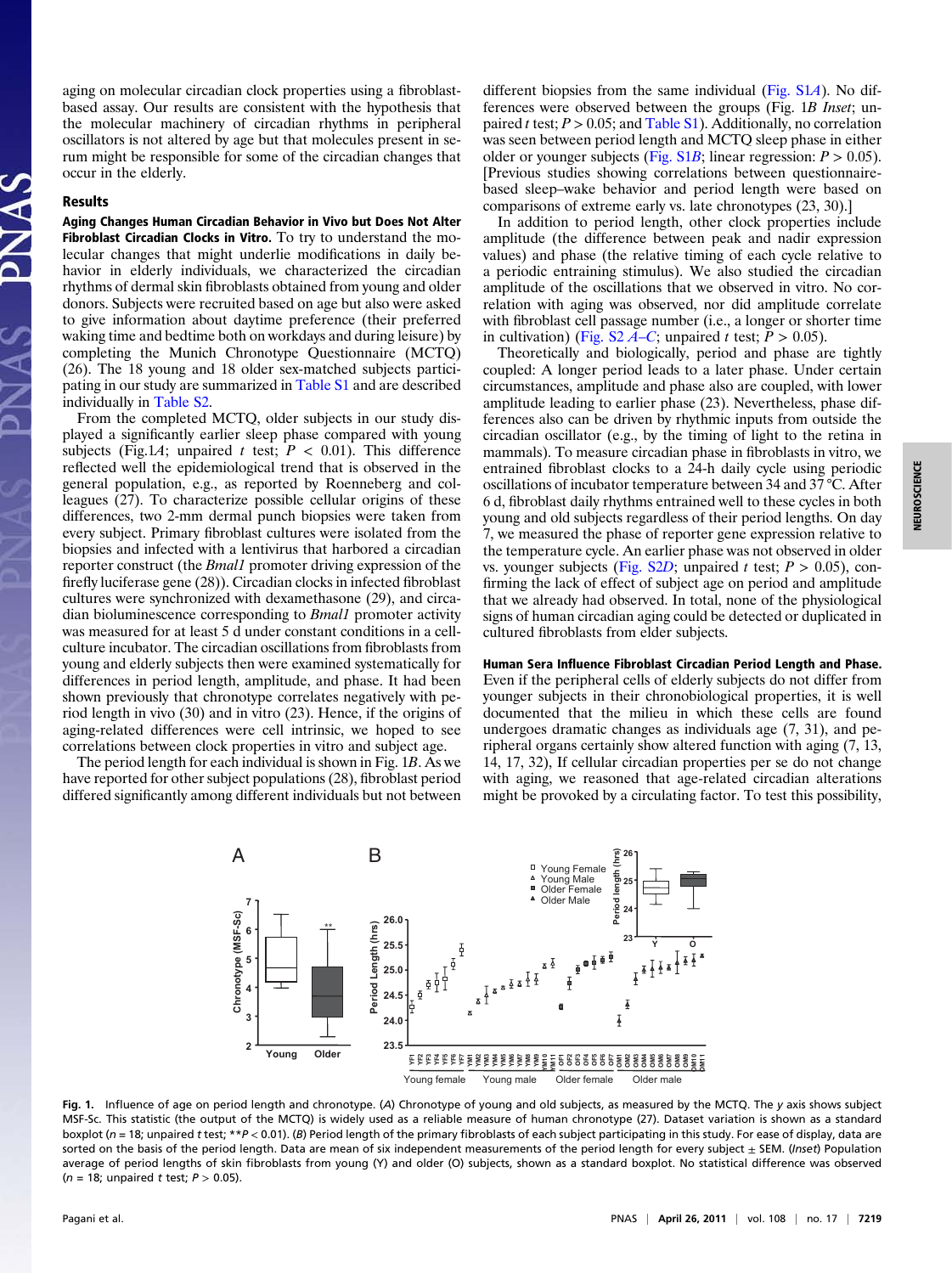

Fig. 2. Length of circadian period of skin fibroblasts treated with media containing human serum. (A) Lengths of circadian period in one representative cell line taken from a young subject (Y) measured in medium containing FBS (white) and media containing human serum from eight young (YS; gray) and five older (OS; black) donors. Bars represent the mean of three independent measurements  $\pm$  SEM. (B) Equivalent measurements from a representative cell line from an older subject (O). (C) Bar graph showing the average differences in period length in four Y cell lines treated with YS and OS. Results are expressed as average ± SEM. (D) Equivalent measurements for two O cell lines. In both cases, treatment with YS gave a highly different period length (unpaired t test; \*\*\*P < 0.001 compared with the treatment with OS in Y cell lines). (E) Average period length across experiments using human serum, as a function of the age of the serum donor (linear regression:  $P < 0.0002$ ;  $r^2 = 0.6274$ ).

we replaced the normal standardized FBS used in our cell cultures with human serum harvested from donors of different ages. The circadian rhythms of four young (Y) and two old (O) cell lines were measured in the presence of eight different media containing human serum from young (YS) male donors and five different media containing human serum from three older male donors and two postmenopausal female donors (OS). Data re-garding these blood donors are listed in [Table S3.](http://www.pnas.org/lookup/suppl/doi:10.1073/pnas.1008882108/-/DCSupplemental/pnas.201008882SI.pdf?targetid=nameddest=ST3) Fig.  $2A$  and B shows representative data from one Y and one O fibroblast cell line tested with all sera. (The complete data set is shown in [Fig](http://www.pnas.org/lookup/suppl/doi:10.1073/pnas.1008882108/-/DCSupplemental/pnas.201008882SI.pdf?targetid=nameddest=SF3) [S3](http://www.pnas.org/lookup/suppl/doi:10.1073/pnas.1008882108/-/DCSupplemental/pnas.201008882SI.pdf?targetid=nameddest=SF3).) Fig. 2 C and D shows averages from all cell lines and all sera collectively. Irrespective of whether the treated fibroblasts were from young or older subjects, cells measured in serum from older donors had a significantly shorter circadian period than cells in serum from young donors (Fig. 2  $C$  and  $D$ ; unpaired  $t$  test;  $P_Y < 0.001$ ;  $P_O < 0.001$ ). In the presence of YS, cells from young and older subjects showed a period length of  $24.61 \pm 0.18$  h and  $24.35 \pm 0.18$  h, respectively, whereas in the presence of OS cells from young and older subjects showed a period length of  $23.79 \pm$ 0.16 h and  $23.60 \pm 0.33$  h, respectively. Analyzed individually, period measurements with different sera showed a strong correlation between donor age and period length (Fig. 2E; P < 0.0001;  $R^2 = 0.91$ .

Because changes in period are coupled to changes in phase (as described above), to verify these results we wanted to ensure that the dramatic changes in circadian period that we observed were mirrored by corresponding changes in phase. Using the temperature entrainment paradigm described earlier to entrain clocks in all cells to rhythms of 24 h, we measured the circadian phase after temperature entrainment of two Y cell lines and two O cell lines in the presence of two YS and two OS. Serum from older subjects indeed phase-advanced the circadian rhythms of cells from both young (Fig. 3A) and older (Fig. 3B) subjects, compared with the same cells in YS (unpaired t test;  $P < 0.05$ ), and there was a strong correlation between period length and phase shifting in individual sera (Fig. 3C;  $P = 0.0265$ ;  $R^2 = 0.66$ ). Therefore, the shortened period observed with sera from older individuals manifested as earlier phase under entrained conditions, at least in cells.

Influence of Human Serum on Period Length Is Caused by Heat-Sensitive Substances in Sera from Older Subjects. Our results suggested that one or more substances in human serum can recapitulate at a cellular level the differences in circadian phase seen between younger and older subjects. In principle, such effects could arise from substances either in YS or in OS. To investigate further the nature of the substance(s) responsible for the aging effects, we attempted to heat-inactivate four YS



Fig. 3. Circadian phase of fibroblasts in the presence of serum from young and older subjects. (A) Phase of cell lines from young subjects (Y) was determined after temperature entrainment in the presence of serum from younger subjects (YS) or from older subjects (OS). Results are expressed as phase difference (in h) between the two treatments. Each bar results from the average of two different cell lines, each treated with two different sera,  $\pm$  SEM. (B) Equivalent data using cell lines from older subjects. In both cases, there was a significant advance in the phase of cells treated with OS compared with the same cell lines treated with YS (unpaired t test;  $*P < 0.05$ ). (C) Correlation between phase-shift differences seen in this figure and differences in period length seen in Fig. 2. Phase shifts are plotted relative to the average phase for all sera from young subjects (linear regression:  $P = 0.0265$ ;  $r^2 = 0.6488$ ).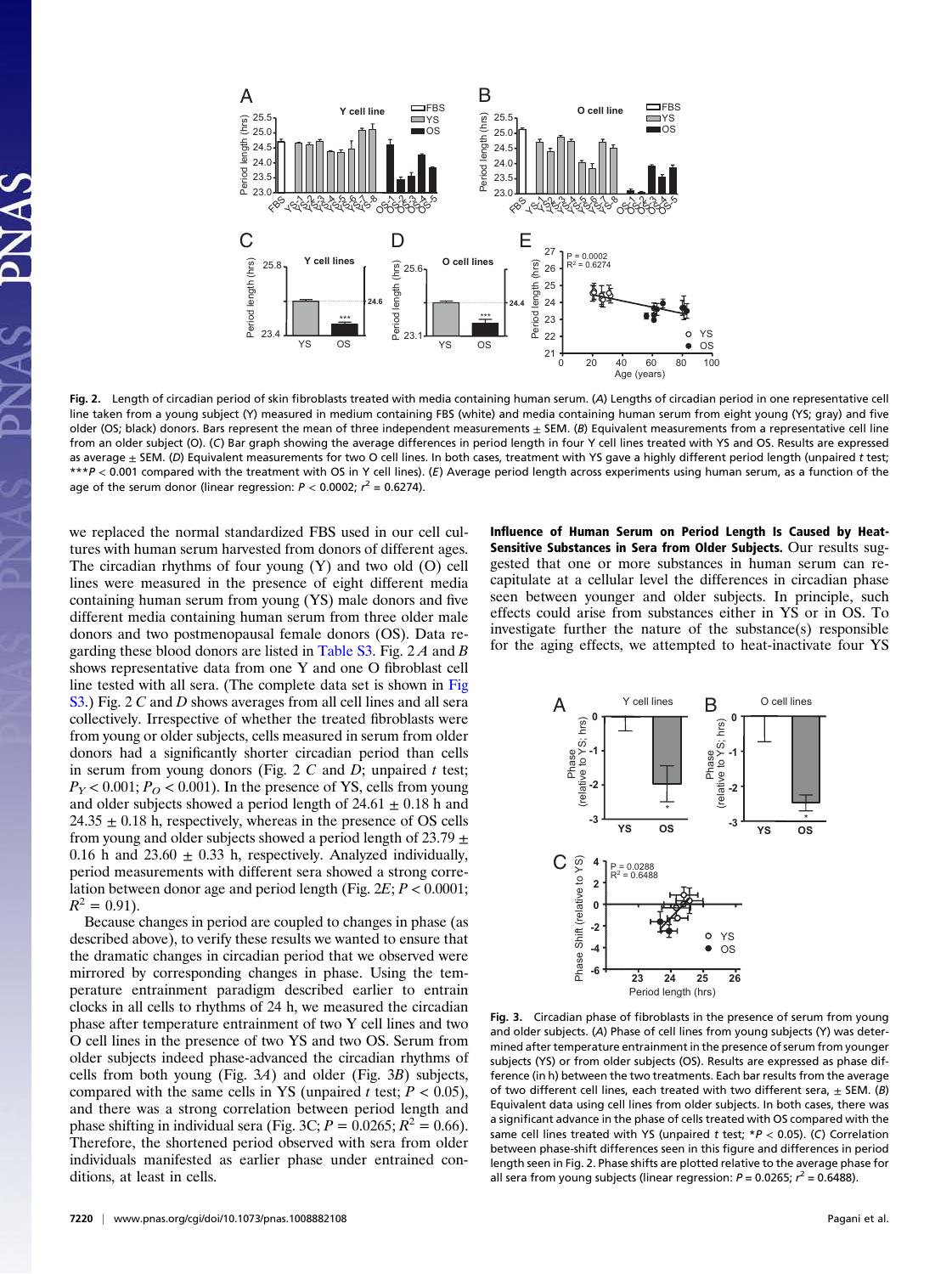(YSHI) and four OS (OSHI). In this way the secondary structure of proteins and unstable metabolites would be destroyed, and a first indicator of molecular identity would be given. The circadian period length from four cell lines (two Y and two O) were analyzed in the presence of medium containing each of these sera. Individual values for each serum in a single cell line are shown in Fig. 4A. (The complete data set is shown in [Fig S4.](http://www.pnas.org/lookup/suppl/doi:10.1073/pnas.1008882108/-/DCSupplemental/pnas.201008882SI.pdf?targetid=nameddest=SF4)) Average values for cell lines from younger and older individuals are shown separately in Fig. 4B. Heat treatment had no effect on YS: Measurements from cells with YSHI were not different from measurements with YS [period  $_Y = 24.61 \pm 0.18$  h (with YS) vs. 24.63  $\pm$  0.27 h (with YSHI); period  $_{\text{O}}$  = 24.35  $\pm$  0.18 (with YS) vs. 24.50  $\pm$  0.45 (with YSHI); P<sub>Y</sub> > 0.05; P<sub>O</sub> > 0.05]. Nevertheless, measurements with OSHI were significantly longer than with OS and were not significantly different from those with YS [period  $_Y = 23.79 \pm 0.16$  (with OS) vs. 24.60  $\pm$  0.14 (with OSHI); period  $_{\text{O}} = 23.60 \pm 0.33$  (with OS) vs. 24.32  $\pm$  0.28 (with OSHI); one-way ANOVA Tukey's multiple comparison test:  $P_Y < 0.001$ ;  $P_{\rm O}$  < 0.01]. Thus, the longer periods observed with young sera were rescued by the heat inactivation of OS, providing strong evidence for heat-sensitive circulating factors present in serum from older individuals that can shorten period. In support of this hypothesis, iterative dilution of OS with FBS results in a progressive loss of this period-shortening effect ([Fig S5](http://www.pnas.org/lookup/suppl/doi:10.1073/pnas.1008882108/-/DCSupplemental/pnas.201008882SI.pdf?targetid=nameddest=SF5)A).

If the changes in period that we observe with OS are responsible for changes in phase, then it would be likely that heatinactivated OS also should no longer produce phase changes. We tested this hypothesis by examining phase in a temperature entrainment protocol with two sera each from old and young donors, tested on two cell lines each from old and young subjects. As expected, heat treatment abolished the earlier phase produced by serum from older individuals (Fig. 4C).

Theoretically, either a diurnal factor or one constantly present could achieve the effects that we observe. Multiple phase-shifting activities are known to be present in serum, no matter what time of day it is drawn (29). Two obvious labile circadian candidates would be melatonin and cortisol, hormones widely used as circadian markers and known to phase-shift the circadian clock. Melatonin would be barely present in serum at these times, although cortisol would be abundant. We tested the levels of both these substances explicitly in our sera: They were not significantly different in young and older blood donors at the time that these sera were taken (ca. 2:00 PM) [\(Fig. S5](http://www.pnas.org/lookup/suppl/doi:10.1073/pnas.1008882108/-/DCSupplemental/pnas.201008882SI.pdf?targetid=nameddest=SF5) B and C; unpaired t test;  $P > 0.05$ ). Because a trend toward elevated cortisol was visible in older subjects, we tested sera supplemented with different amounts of cortisol to see whether this hormone could cause the changes we observe. Because fibroblasts treated with different amounts of cortisol at levels found in the blood of these donors



Fig. 4. Length of the circadian period of skin fibroblasts treated with media containing normal or heat-inactivated human serum. For ease of analysis, data for normal serum are replotted from Fig. 2. (A) Length of circadian period obtained from one representative cell line from a young subject (Y) measured in media containing normal (YS or OS) or heat-inactivated (YSHI or OSHI) human serum from four young and seven older donors. Every bar shows the mean of three independent measurements  $\pm$  SEM. (B) (Upper) Graph showing the average period length from Y cell lines treated with normal and heat-inactivated serum from both young and old subjects. Each bar represents the average of two different cell lines, each treated with four different sera, ± SE. (Lower) Equivalent graph for cell lines from older subjects. In both cases, YSHI did not modify the period length compared with YS (one-way ANOVA Tukey's multiple comparison test:  $P > 0.05$ ), whereas OSHI increased the period length compared with OS (one-way ANOVA Tukey's multiple comparison test: \* $P < 0.05$ ; \*\* $P < 0.05$ ; \*\* $P < 0.05$ ; \*\* $P < 0.05$ ; \*\* $P < 0.05$ ; \*\* $P < 0.05$ ; \*\* $P < 0.$ 0.01;  $***P$  < 0.001) to a length equivalent to that obtained with YS (one-way ANOVA Tukey's multiple comparison test:  $P$  > 0.05). (C) Under temperatureentrained conditions, comparison of phase shifts obtained with untreated and heat-inactivated sera tested on two cell lines from young subjects and two from older subjects. Results are expressed relative to phase obtained with young serum. No differences were observed in phase among YS, YSHI, and OSHI (one-way ANOVA Tukey's multiple comparison test: P > 0.05), but OS resulted in significantly earlier phase (one-way ANOVA Tukey's multiple comparison test: \*P < 0.05). (D) Model demonstrating why older subjects show altered circadian behavior. Blue, younger subjects. Red, older subjects. (1) In elderly individuals, lower light levels caused by less light exposure and changed lens properties reduce the ability of light to entrain the central clock in SCN. (2) A weakened circadian drive from the SCN results in fragmented sleep–wake cycles, which in turn affect self-selected light preferences. (3) Altered hormonal balance in elderly individuals changes cellular clock properties and shifts phase earlier at sleep–wake centers but cannot entrain the SCN. In cells, only intrinsic and hormonal influences are operative, resulting in shorter period and earlier phase in the presence of serum from older individuals.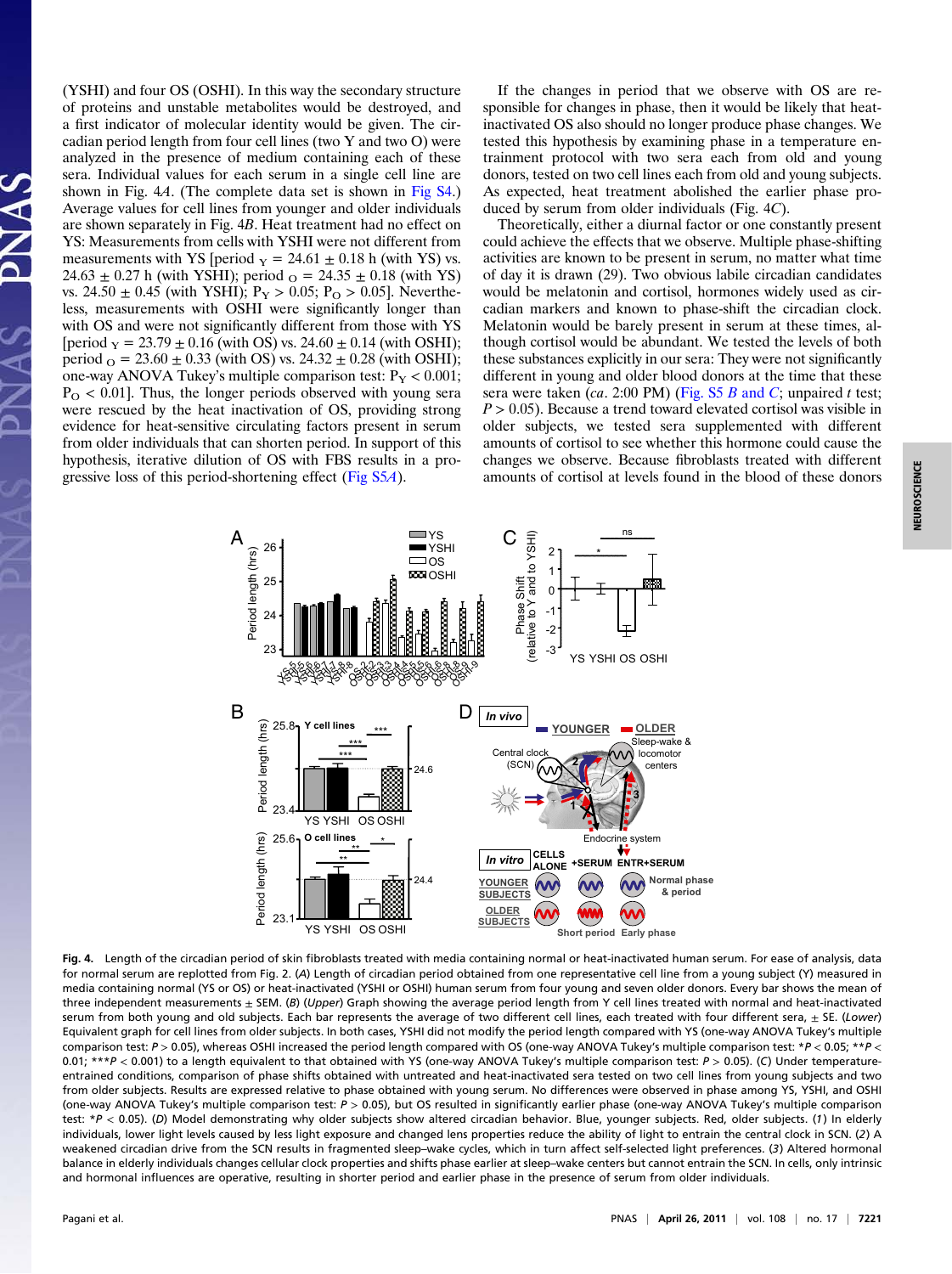did not show differences in period length compared with untreated cells, we conclude that cortisol is not the factor re-sponsible for our effects [\(Fig. S5](http://www.pnas.org/lookup/suppl/doi:10.1073/pnas.1008882108/-/DCSupplemental/pnas.201008882SI.pdf?targetid=nameddest=SF5)D).

## **Discussion**

In this study, we have shown that skin fibroblasts taken from young and older subjects do not differ in their circadian properties per se, but incubation of both cells in serum from older subjects results in a shortening of circadian period and a shift to earlier phase compared with incubation with serum from younger subjects. Moreover, the effects that we observe are caused by a thermolabile activity in serum from older subjects. Our results suggest that hormonal changes can alter cellular clocks, and these changes in turn might underlie the differences in circadian behavior caused by aging.

Various theories have been proposed to explain a shift toward earlier behavior in elderly individuals. According to one hypothesis, fragmentation of the sleep–wake cycle coupled with increased daytime napping results in less nighttime sleep and a shift to an earlier activity phase (6, 33). In this scenario, changes in sleep structure alter self-selected timing of light, and thereby circadian phase. Such changes in sleep structure might be caused by age-related reduction in the evening circadian signal that opposes homeostatic sleep pressure (15, 34). According to another theory, changes in eye physiology with age (e.g., lens yellowing and senile miosis or cataracts) and changes in behavior (less time in direct sunlight outdoors) are thought to reduce the entraining effects of solar light, exacerbating a circadian entrainment problem in elderly individuals (35). Recent studies corroborate these hypotheses and demonstrate clearly that the circadian system in the elderly is less sensitive to light (36, 37).

The results that we present provide an additional cellular explanation for the shift toward earlier chronotype based on changes in hormone balance in elderly individuals. The putative causal factor could be constantly present in serum and use asymmetry in phase-response curves to shift overall phase. In this case, we would expect that the magnitude of the factor would be different in older and younger individuals at all times of day. Alternatively, if the factor were rhythmically secreted, it could have the same amplitude but a different phase profile in older and younger individuals. In this case, the difference in abundance that we saw by sampling at a single time would reflect different circadian dynamics of the putative clock-modifying substance in older and younger individuals.

Nevertheless, there is one obvious problem with this idea: Excellent studies suggest that the physiological period of human beings does not change with age (15, 16, 38). If a circulating hormone were shortening period, then why does free-running physiological period remain unchanged? We propose that such a factor might act upon non-SCN regions of the human brain and periphery but not upon the SCN itself. This hypothesis would explain our data and also would explain nicely why the phase of sleep–wake timing is shifted earlier relative to the timing of the endogenous circadian clock even in "forced desynchrony" laboratory studies. In rodents, brain structures other than the SCN (e.g., hippocampus, thalamus, and cortex) actually show an entrainment reminiscent of peripheral cells: They have a clock phase 4 h later than the SCN, and they are entrained to feeding and temperature-entrainment signals, whereas the SCN is not (25, 39). Other types of decoupling of locomotor activity rhythms from SCN clock phase (e.g., by methamphetamine in rats or by darkness in certain mouse strains) also are accompanied by alterations in the phase of clock gene expression in non-SCN brain areas (40, 41).

Overall, compelling evidence exists for all three models, and it is likely that each could contribute to the dramatic changes in behavior seen in elderly individuals (a model is shown in Fig. 4D). Our findings open the possibility that circadian difficulties associated with aging might be hormonally driven in part and therefore might be pharmacologically treatable without recourse to potentially addictive sleep aids. If so, this approach would represent a major benefit to health.

#### Materials and Methods

Subject Recruitment Criteria and Chronotype Determination. Eighteen healthy young (age 21–30 y) and 18 healthy older subjects (age 60–88 y) were chosen for participation based on age alone and were asked to fill out the MCTQ. MSF-Sc was calculated from this questionnaire and used as a measure of chronotype (26). Subject statistics are shown in [Table S1](http://www.pnas.org/lookup/suppl/doi:10.1073/pnas.1008882108/-/DCSupplemental/pnas.201008882SI.pdf?targetid=nameddest=ST1). Prior ethical consent for the use of human skin tissues was given by the Ethical Committee of Basel, and informed written consent for participation in this study was obtained from all human subjects.

Tissue Isolation, Fibroblast Culture, and Viral Infection. Two cylindrical cutaneous biopsies (2 mm diameter) were taken from the buttocks of each recruited healthy subjects. Fibroblasts were isolated from biopsies by 4-h digestion of tissue in DMEM/1% penicillin streptomycin (Sigma)/1% Glutamax (Sigma) (DMEMc)/20% FBS (Sigma)/87.5 ng/mL Liberase (Roche), and cultured in DMEMc/20% FBS. Confluent cells were infected using Bmal1::luciferase lentivirus. Transfected cells were positively selected 3 d after infection (28).

Harvesting of Sera. At 2:00 PM, 45 mL of blood were collected from eight healthy young male (age 25.5  $\pm$  4.6 y) and five healthy older (three male and two postmenopausal female; age 74.4  $\pm$  9.8 y) subjects in clot-activator vacutainers (BD Vacutainer System). Whole blood was incubated 30 min at room temperature and then centrifuged 10 min at 2,000  $\times$  g. Serum was harvested and stored at −20 °C. When specified, human serum was heatinactivated by treatment for 30 min at 56 °C.

Synchronization and Measurement of Circadian Period and Phase. Five days or more after human fibroblast infection, circadian rhythms were synchronized by 100 nM dexamethasone (Sigma) in DMEMc + 20% FBS (42). DMEMc without phenol red was supplemented with 0.1 mM luciferin (Molecular Probes) to obtain the counting medium (CM), and light output was measured in homemade light-tight atmosphere-controlled boxes for at least 5 d. To measure the fibroblast basal circadian rhythms, CM was supplemented with 10% FBS; to determine the influence of human serum on circadian period length, CM was supplemented with 10% human serum; to determine the influence of cortisol on period length, CM was supplemented with 10% FBS or 10% FBS and 25 ng/mL cortisol (Sigma) or 10% FBS and 75 ng/mL cortisol; to determine the influence of heat-inactivated human serum on period length, CM was supplemented with 10% heat-inactivated human serum. For phase determination experiments, cells in luciferin-supplemented medium were synchronized by incubation for 6 d in a temperature-controlled incubator under a 16 h/8 h 35 °C/37 °C daily temperature cycle. On day 7, cells were transferred to the Lumicycle device at 37 °C, and bioluminescence was measured for an additional 16 h. Cellular phase was determined by measuring the time of the transcriptional maximum of reporter gene expression in the smoothed and normalized dataset during this interval (23).

Melatonin Determination in Sera. A direct double-antibody RIA was used for the melatonin assay, validated by gas chromatography-mass spectroscopy (Buehlmann Laboratories). The minimum detectable dose of melatonin (analytical sensitivity) was determined to be 0.2 pg/mL The functional leastdetectable dose using the <20% coefficient of interassay variation criterion was <0.65 pg/mL Melatonin concentrations in the sera were expressed as pg/ mL of serum.

Cortisol Determination in Sera. Quantification of cortisol in sera was performed using a Cortisol ELISA Kit (R&D) following the manufacturer's instruction. Cortisol concentration in the sera was expressed as ng/mL of serum, and the assays were performed in duplicate.

Statistical Methods. Details of statistical methods are given in [SI Materials](http://www.pnas.org/lookup/suppl/doi:10.1073/pnas.1008882108/-/DCSupplemental/pnas.201008882SI.pdf?targetid=nameddest=STXT) [and Methods](http://www.pnas.org/lookup/suppl/doi:10.1073/pnas.1008882108/-/DCSupplemental/pnas.201008882SI.pdf?targetid=nameddest=STXT).

ACKNOWLEDGMENTS. We thank Robert Dallmann for critical reading of this manuscript. This project was supported by Grant E.U. #LSHM-CT-2006- 018741 from EUCLOCK, Grants #310000-122572 and #31003-113874 from the Swiss National Science Foundation, and by grants from the Désireé et Niels Yde Foundation and from the Fonds der Freiwilligen Akademischen Gesellschaft Basel.